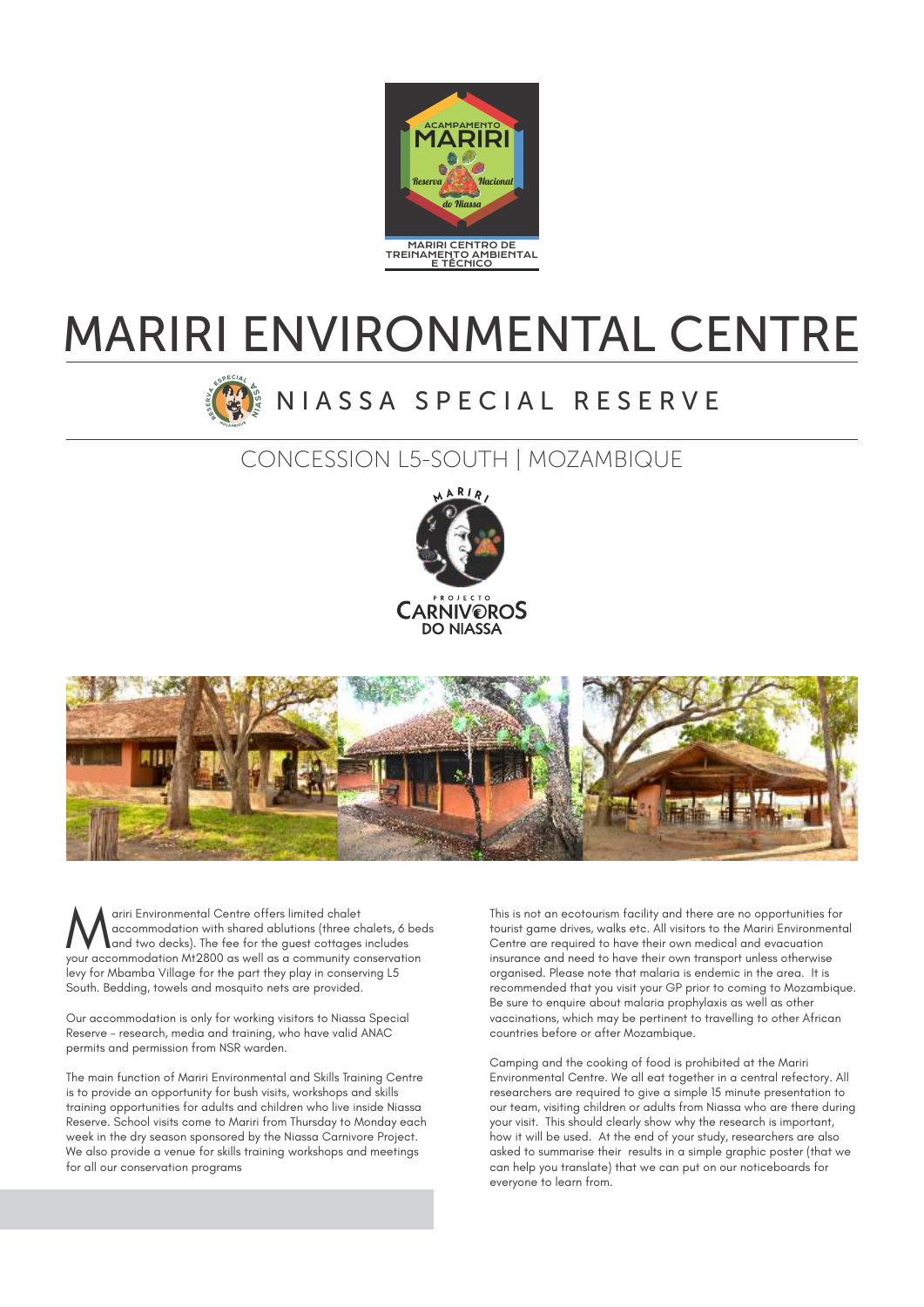#### **ASSITANTS/ TRANSLATORS/SCOUTS**

With enough notice we can provide local field assistants and scouts. Depending on the level of skill needed this will be charged separately as percentage of salary for days worked.

#### **MEALS**

Three simple meals are available daily - breakfast, lunch and dinner. The menu is fixed , there are no choices and the meals are in keeping with the locality. No private cooking is allowed. Please advise us well in advance if a vegetarian option is required.

#### **DRINKS/REFRESHMENTS AND SNACKS**

These are not included so please bring your own. Drinking water, tea and coffee are always available. Water is sourced from the Lugenda River and boiled and filtered prior to consumption. We do not provide bottled water.

#### **FUEL AND WORKSHOP**

Fuel is available at Marrupa and Mavago and sometimes in Mecula. Diesel is available at Mariri only if arranged in advance and the cost is the market price plus 10% surcharge for our transport costs. We do have a full workshop, however repairs to vehicles will be charged.

#### **INTERNET AND POWER**

Wi-Fi through Vsat is available at reception but is for work purposes only during work hours – no social media. We run entirely on solar power. It is possible to charge equipment. Please be mindful of everyone else that needs internet and power.

#### **PAYMENT**

In cash on arrival, either in USD or Mozambican Mt, or alternatively by bank transfer into our Mozambican Mt or USD accounts at the time of booking.

#### **BOOKINGS**

Please contact us at admineniassalion.org to arrange bookings and for payment details.

Please book well in advance – we are unable to accommodate those without pre-bookings.

#### **TRAVELLING TO MARIRI**

Should you intend to fly into Mariri and make use of our airstrip please contact us for further information. If travelling by road see the map sketch below for directions and distances. Please note that a 4x4 vehicle is essential.